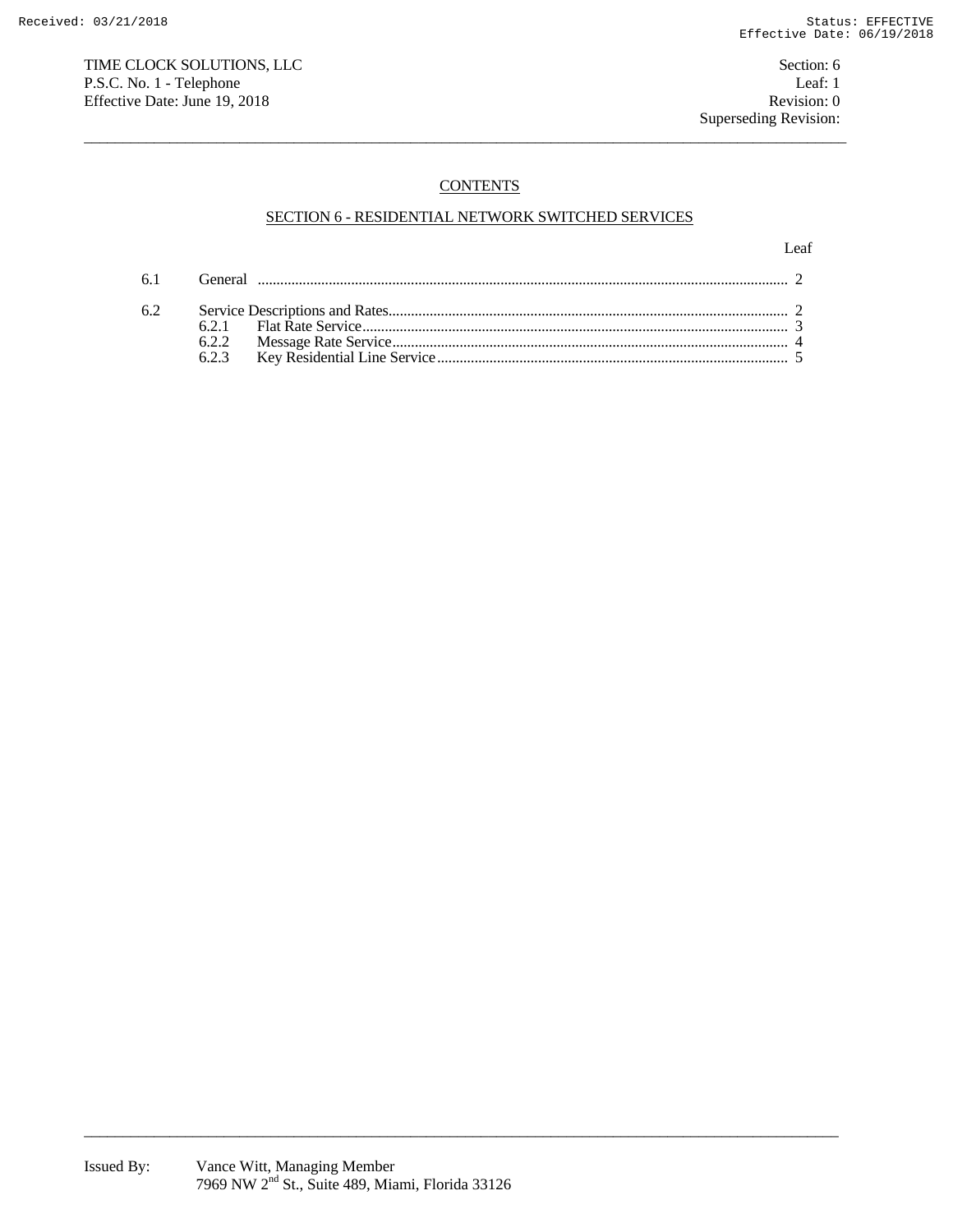$\overline{a}$  , and the state of the state of the state of the state of the state of the state of the state of the state of the state of the state of the state of the state of the state of the state of the state of the state o

## 6.1 GENERAL

 Residential Network Switched Service provides a residential customer with a connection to the Company's switching network which enables the customer to:

- a. place and receive calls from other stations on the public switched telephone network;
- b. access the Company's local calling service;
- c. access the Company's operators and business office for service related assistance; access toll-free telecommunications services such as 800 NPA; and access 911 service for emergency calling; and
- d. access the service of providers of interexchange service. A customer may presubscribe to such provider's service to originate calls on a direct dialed basis or to receive 800 service from such provider, or may access a provider on an ad hoc basis by dialing the provider's Carrier Identification Code (10XXX).

#### 6.2 SERVICE DESCRIPTIONS AND RATES

The following Residential Network Switched Service Options are offered:

 Residential Flat Rate Service Residential Message Rate Service Key Residential Line Service

 All Residential Network Switched Service may be connected to customer-provided terminal equipment such as station sets or facsimile machines. Service may be arranged for two-way calling, inward calling only or outward calling only. Optional Voice Mail Service is available.

The following Custom Calling Service features are offered to Residential Network Switched Service Subscribers:

 Three Way Calling Call Forward Busy Call Forward Don't Answer Call Forward Variable Call Hold Call Waiting Cancel Call Waiting Regular Multiline Hunting Speed Calling

The following CLASS features are offered to Residential Network Switched Service Subscribers:

 Call ID Automatic Redial Automatic Call Back Automatic Recall Customer Originated Trace

 Charges for Residential Network Switched Service include a nonrecurring service connection charge and a monthly recurring charge for each line. Monthly recurring charges apply to optional voice mail and service features. Message charges apply to Message Rated Service, in addition to other rate elements described above.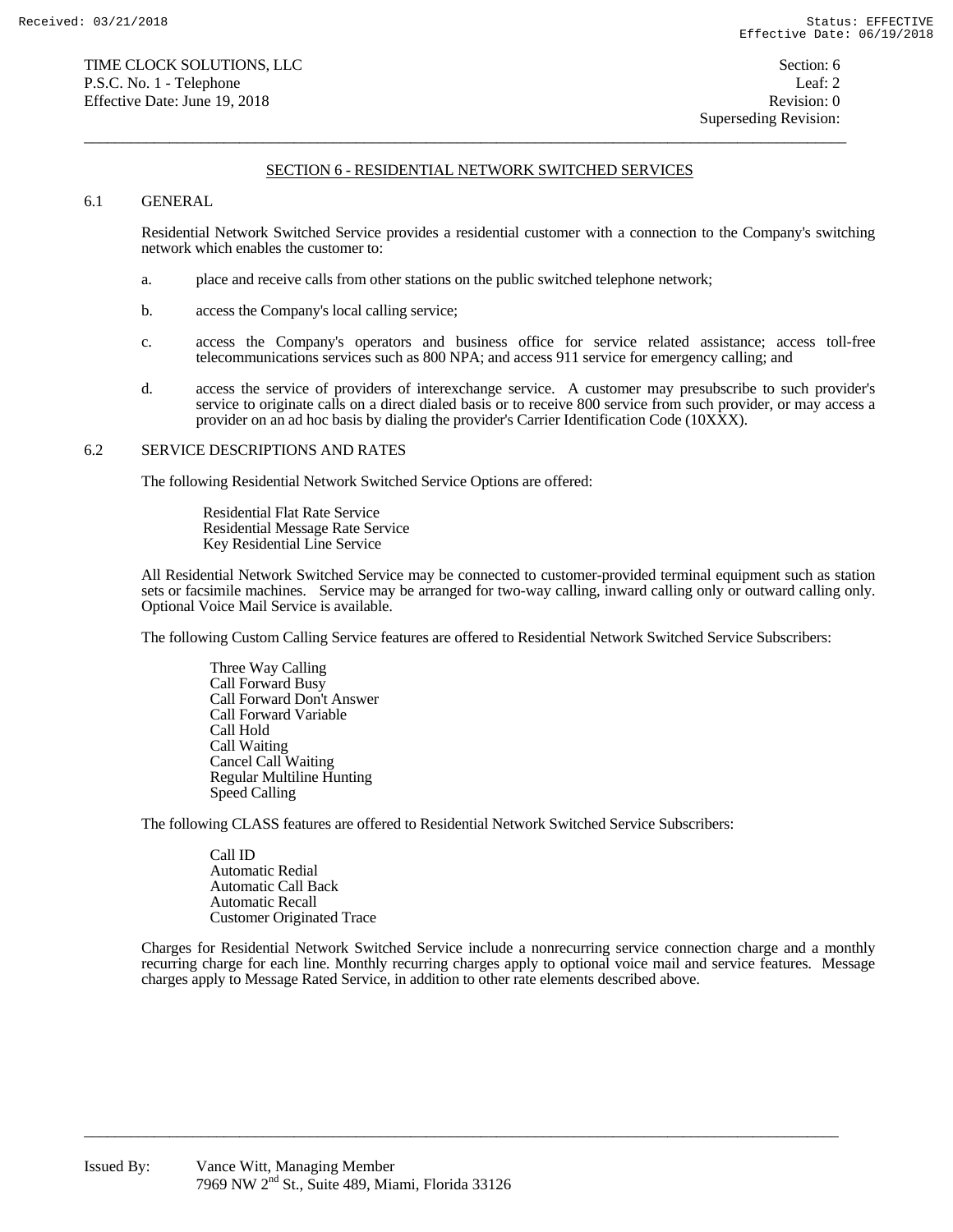$\overline{a}$  , and the state of the state of the state of the state of the state of the state of the state of the state of the state of the state of the state of the state of the state of the state of the state of the state o

## 6.2 SERVICE DESCRIPTIONS AND RATES (cont'd)

#### 6.2.1 Flat Rate Service

a. Description

 Flat Rate Service provides the customer with a single, analog, voice-grade telephonic communications channel that can be used to place or receive one call at a time. Service to points within the local calling area is included in the charge for Flat Rate Service. Local calling areas are as specified in Section 10.

 Each Flat Rate Service line corresponds to a single, analog, voice-grade channel that can be used to place or receive one call at a time. Flat Rate Service lines are provided for connection to a single, customer-provided station set or facsimile machine.

Each Flat Rate Service Line has the following characteristics:

| Terminal Interface: | 2-wire                                                       |
|---------------------|--------------------------------------------------------------|
| Signaling Type:     | Loop Start                                                   |
| Pulse Type:         | Dual Tone Multi-Frequency (DTMF)                             |
| Directionality:     | Two-way, In-Only, or Out-Only, as specified by the customer. |

b. Recurring and Nonrecurring Charges

 In addition to the nonrecurring charges listed below, service order charges apply as described in Section 3 of this tariff.

|                                               | Minimum | Maximum |
|-----------------------------------------------|---------|---------|
| Nonrecurring Connection Charge:               | \$1.00  | \$50.00 |
| <b>Monthly Recurring Charges:</b>             |         |         |
| - Each Service Line                           | \$1.00  | \$25.00 |
| - Voice Mail Option, per line                 | \$1.00  | \$15.00 |
| Custom Calling Features (per line, per month) |         |         |
| - Each feature                                | \$1.00  | \$10.00 |
| - Package of 3 features                       | \$1.00  | \$15.00 |
| - Package of 6 features                       | \$1.00  | \$21.00 |
| - Package of 9 features                       | \$1.00  | \$24.00 |
| CLASS Features (per line, per month)          |         |         |
| - Each feature                                | \$1.00  | \$15.00 |
| - Package of 3 features                       | \$1.00  | \$15.00 |
| - Package of 6 features                       | \$1.00  | \$21.00 |
| - Package of 9 features                       | \$1.00  | \$24.00 |
|                                               |         |         |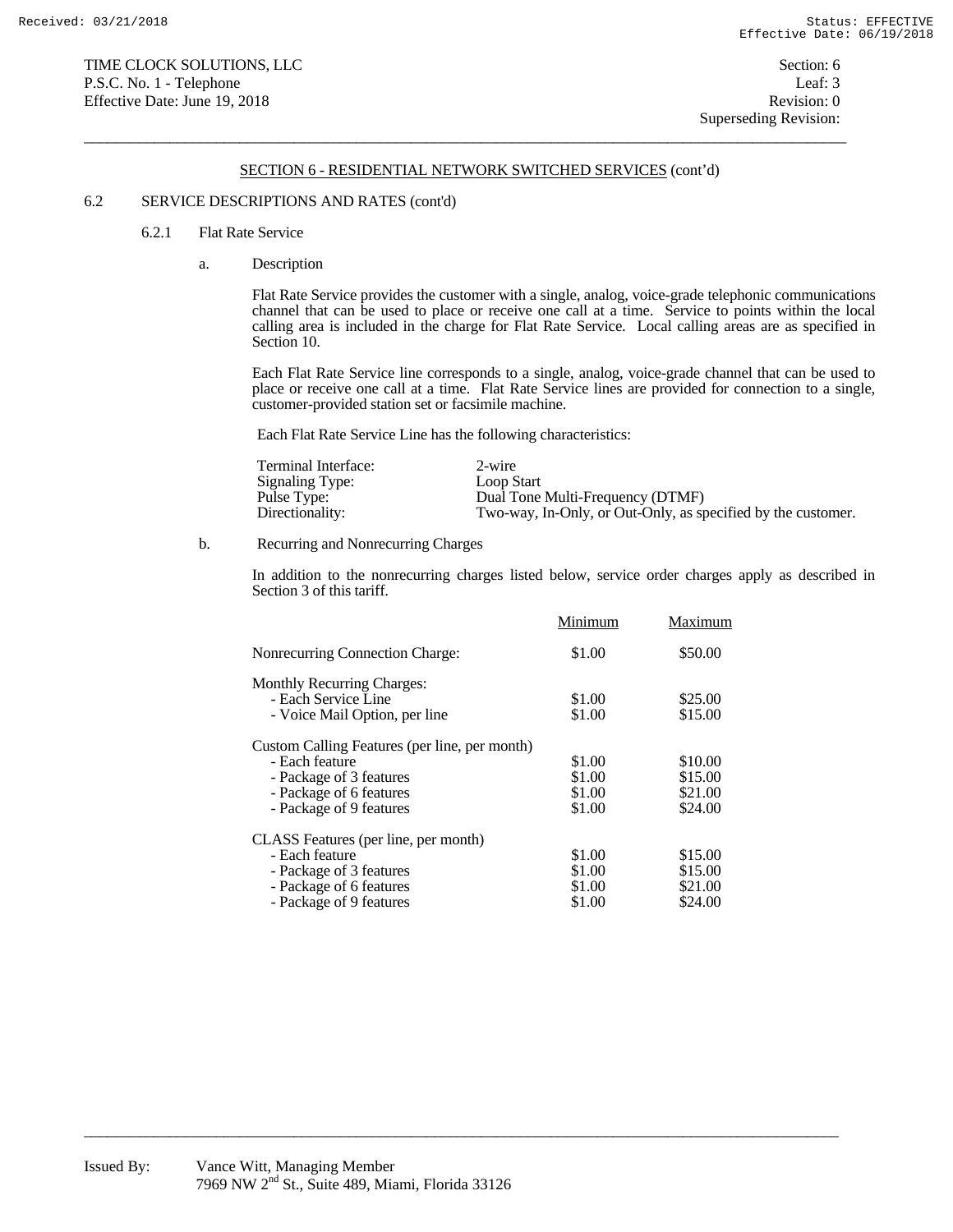$\overline{a}$  , and the state of the state of the state of the state of the state of the state of the state of the state of the state of the state of the state of the state of the state of the state of the state of the state o

#### 6.2 SERVICE DESCRIPTIONS AND RATES (cont'd)

#### 6.2.2 Message Rate Service

 Message Rate Service provides the customer with a single, analog, voice-grade telephonic communications channel that can be used to place or receive one call at a time. Calls to points within the local exchange area are charged on the basis of the number of completed calls during the billing period. Local calling areas are as specified in Section 10.

a. Description

 Each Message Rate Service Line corresponds to a single, analog, voice-grade channel that can be used to place or receive one call at a time. Message Rate Service lines are provided for connection to a single, customer-provided station set or facsimile machine.

Each Measured Rate Port has the following characteristics:

| Terminal Interface: | 2-wire                                                       |
|---------------------|--------------------------------------------------------------|
| Signaling Type:     | Loop Start                                                   |
| Pulse Type:         | Dual Tone Multi-Frequency (DTMF)                             |
| Directionality:     | Two-way, In-Only, or Out-Only, as specified by the customer. |

b. Recurring and Nonrecurring Charges

 In addition to the nonrecurring charges listed below, service order charges apply as described in Section 3 of this tariff.

 Charges for each Message Rate Service line include a monthly recurring Base Service Charge and usage charges for completed calls originated from the customer's line based on the total number of calls during the billing period.

|                                               | Minimum | Maximum |
|-----------------------------------------------|---------|---------|
| Nonrecurring Connection Charge:               | \$1.00  | \$50.00 |
| <b>Monthly Recurring Charges:</b>             |         |         |
| - Each Base Service Line                      | \$1.00  | \$25.00 |
| - Voice Mail Option, per line                 | \$1.00  | \$15.00 |
| Custom Calling Features (per line, per month) |         |         |
| - Each feature                                | \$1.00  | \$15.00 |
| - Package of 3 features                       | \$1.00  | \$15.00 |
| - Package of 6 features                       | \$1.00  | \$21.00 |
| - Package of 9 features                       | \$1.00  | \$24.00 |
| CLASS Features (per line, per month)          |         |         |
| - Each feature                                | \$1.00  | \$15.00 |
| - Package of 3 features                       | \$1.00  | \$15.00 |
| - Package of 6 features                       | \$1.00  | \$21.00 |
| - Package of 9 features                       | \$1.00  | \$24.00 |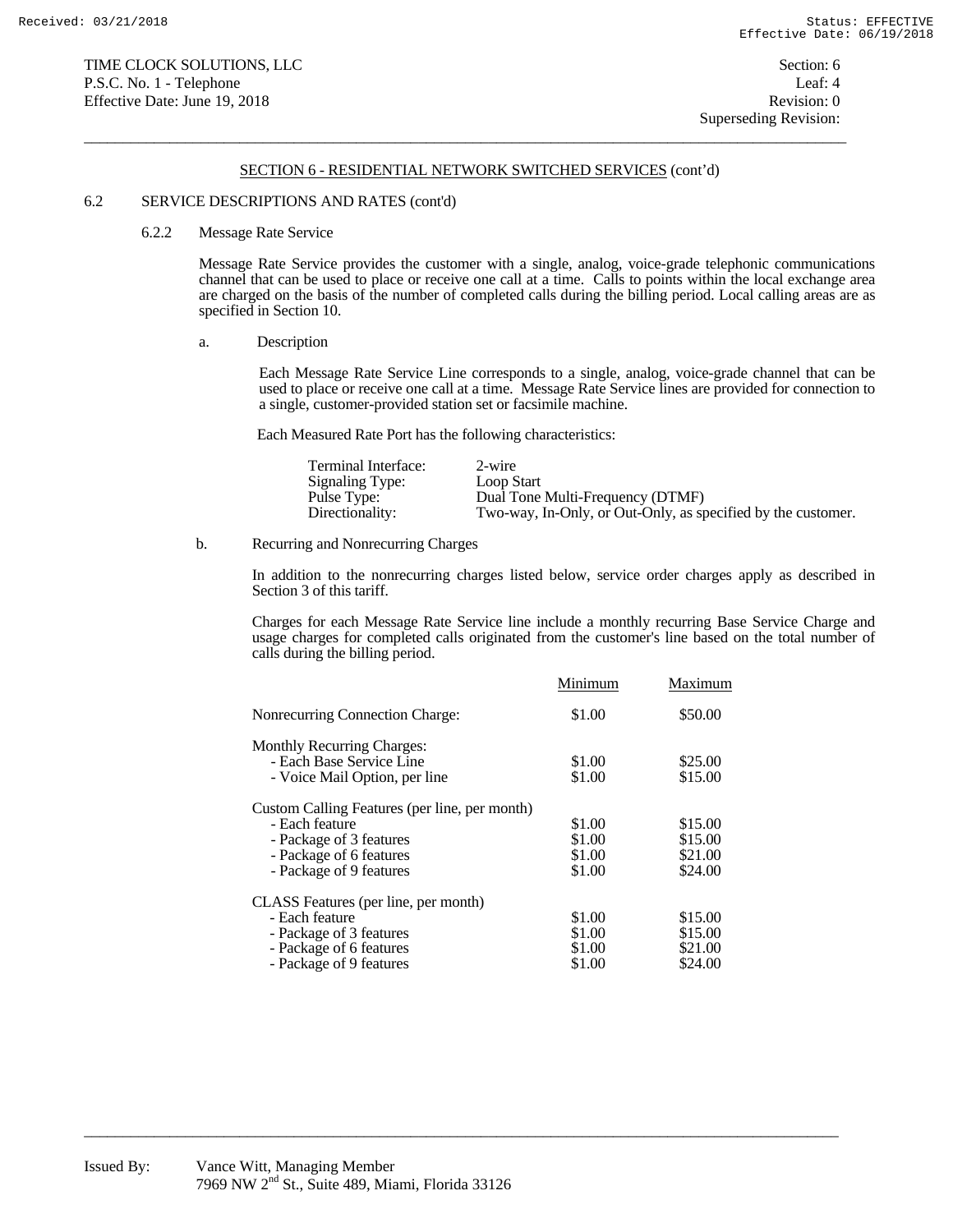$\overline{a}$  , and the state of the state of the state of the state of the state of the state of the state of the state of the state of the state of the state of the state of the state of the state of the state of the state o

#### 6.2 SERVICE DESCRIPTIONS AND RATES (cont'd)

6.2.2 Message Rate Service (cont'd)

| c. | Message Usage Charges | Maximum<br>Minimum |       |
|----|-----------------------|--------------------|-------|
|    | Per Message           | \$.01              | \$.15 |

- 6.2.3 Key Residential Line Service
	- a. General

 Key Residential Line Service provides the customer with a single, analog, voice-grade telephonic communications channel which can be used to place or receive one call at a time. The Key Residential Line is available as a flat rate or message rated service. Key Residential Line Service is provided for connection of customer-provided key system terminal equipment. All key system lines will be equipped with touchtone and multiline hunt.

Each Key Residential Line has the following characteristics:

| Terminal Interface: | 2-wire                                            |
|---------------------|---------------------------------------------------|
| Signaling Type:     | Loop start                                        |
| Pulse Type:         | Dual-tone multifrequency (DTMF)                   |
| Directionality:     | Two-Way, In-Only or Out-Only, as specified by the |
|                     | customer                                          |

## b. Flat Rate Key Residential Line Service

1. Description

 Service to points within the local calling area is included in the charge for Flat Rate Service. Local calling areas are as specified below.

2. Recurring and Nonrecurring Charges

 In addition to the nonrecurring charges listed below, service order charges apply as described in Section 3 of this tariff.

|                                               | Minimum | Maximum |
|-----------------------------------------------|---------|---------|
| Nonrecurring Connection Charge:               | \$1.00  | \$50.00 |
| <b>Monthly Recurring Charges:</b>             |         |         |
| - Each Service Line                           | \$1.00  | \$25.00 |
| - Voice Mail Option, per line                 | \$1.00  | \$15.00 |
| Custom Calling Features (per line, per month) |         |         |
| - Each feature                                | \$1.00  | \$15.00 |
| - Package of 3 features                       | \$1.00  | \$15.00 |
| - Package of 6 features                       | \$1.00  | \$21.00 |
| - Package of 9 features                       | \$1.00  | \$24.00 |
|                                               |         |         |